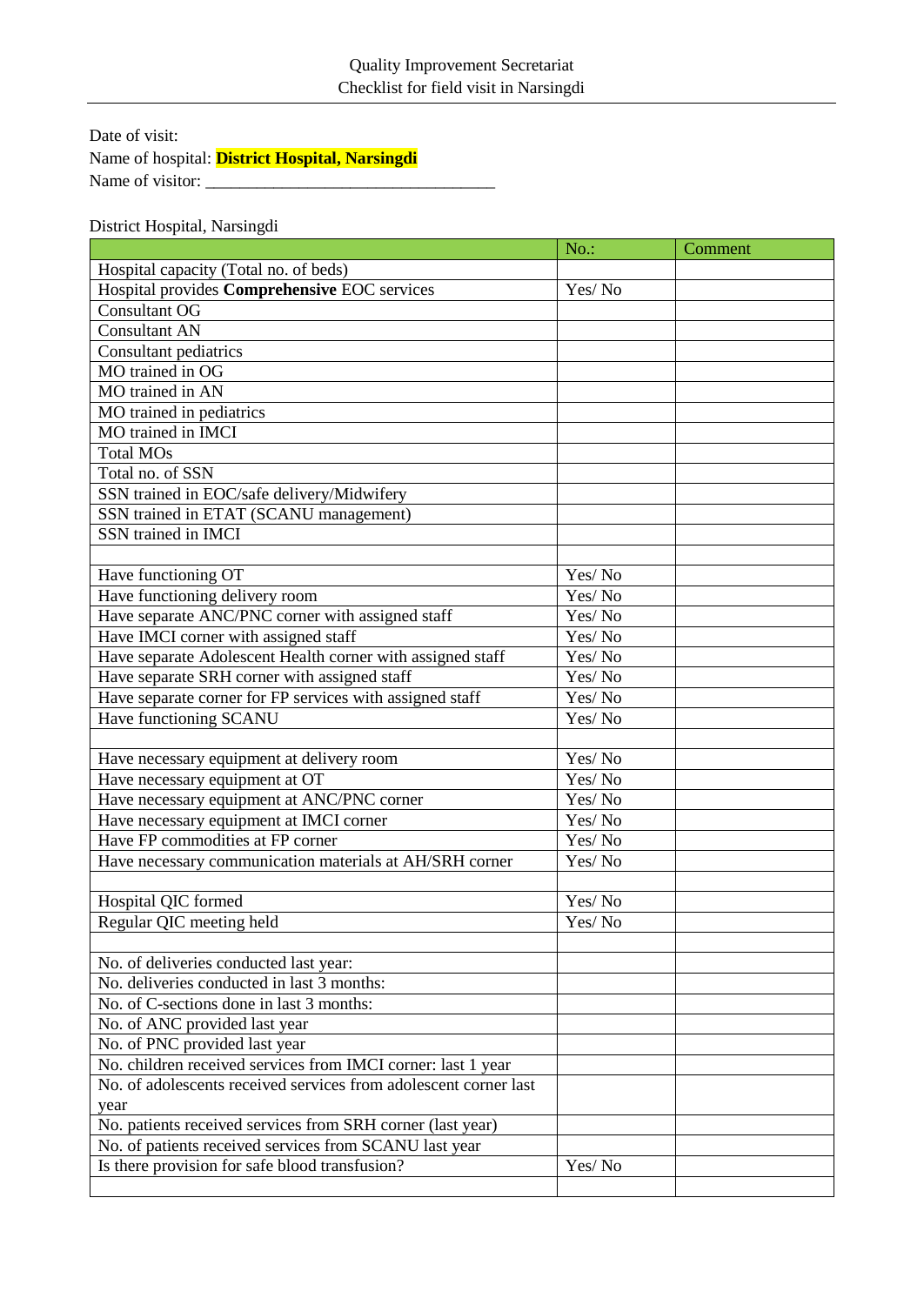| Date of visit:               |  |
|------------------------------|--|
| Name of hospital: <b>UHC</b> |  |
| Name of visitor:             |  |

|                                                                  | $No.$ :       | Comment |
|------------------------------------------------------------------|---------------|---------|
| Hospital capacity (Total no. of beds)                            |               |         |
| Hospital provides Comprehensive/basic EOC services               | Basic/        |         |
|                                                                  | Comprehensive |         |
| <b>Consultant OG</b>                                             |               |         |
| <b>Consultant AN</b>                                             |               |         |
| Consultant pediatrics                                            |               |         |
| MO trained in OG                                                 |               |         |
| MO trained in AN                                                 |               |         |
| MO trained in pediatrics                                         |               |         |
| MO trained in IMCI                                               |               |         |
| <b>Total MOs</b>                                                 |               |         |
| Total no. of SSN                                                 |               |         |
| SSN trained in EOC/safe delivery/Midwifery                       |               |         |
| SSN trained in ETAT (SCANU management)                           |               |         |
| SSN trained in IMCI                                              |               |         |
|                                                                  |               |         |
| Have functioning OT                                              | Yes/No        |         |
| Have functioning delivery room                                   | Yes/No        |         |
| Have separate ANC/PNC corner with assigned staff                 | Yes/No        |         |
| Have IMCI corner with assigned staff                             | Yes/No        |         |
| Have separate Adolescent Health corner with assigned staff       | Yes/No        |         |
| Have separate SRH corner with assigned staff                     | Yes/No        |         |
| Have separate corner for FP services with assigned staff         | Yes/No        |         |
| Have newborn stabilization corner/unit                           | Yes/No        |         |
|                                                                  |               |         |
| Have necessary equipment at delivery room                        | Yes/No        |         |
| Have necessary equipment at OT                                   | Yes/No        |         |
| Have necessary equipment at ANC/PNC corner                       | Yes/No        |         |
| Have necessary equipment at IMCI corner                          | Yes/No        |         |
| Have FP commodities at FP corner                                 | Yes/No        |         |
| Have necessary communication materials at AH/SRH corner          | Yes/No        |         |
|                                                                  |               |         |
| Hospital QIC formed                                              | Yes/No        |         |
| Regular QIC meeting held                                         | Yes/No        |         |
|                                                                  |               |         |
| No. of deliveries conducted last year:                           |               |         |
| No. deliveries conducted in last 3 months:                       |               |         |
| No. of C-sections done in last 3 months:                         |               |         |
| No. of ANC provided last year                                    |               |         |
| No. of PNC provided last year                                    |               |         |
| No. of children received services from IMCI corner: last 1 year  | Yes/No        |         |
| No. of adolescents received services from adolescent corner last |               |         |
| year                                                             |               |         |
| No. patients received services from SRH corner (last year)       |               |         |
| Is there provision for safe blood transfusion?                   | Yes/No        |         |
|                                                                  |               |         |
|                                                                  |               |         |
|                                                                  |               |         |